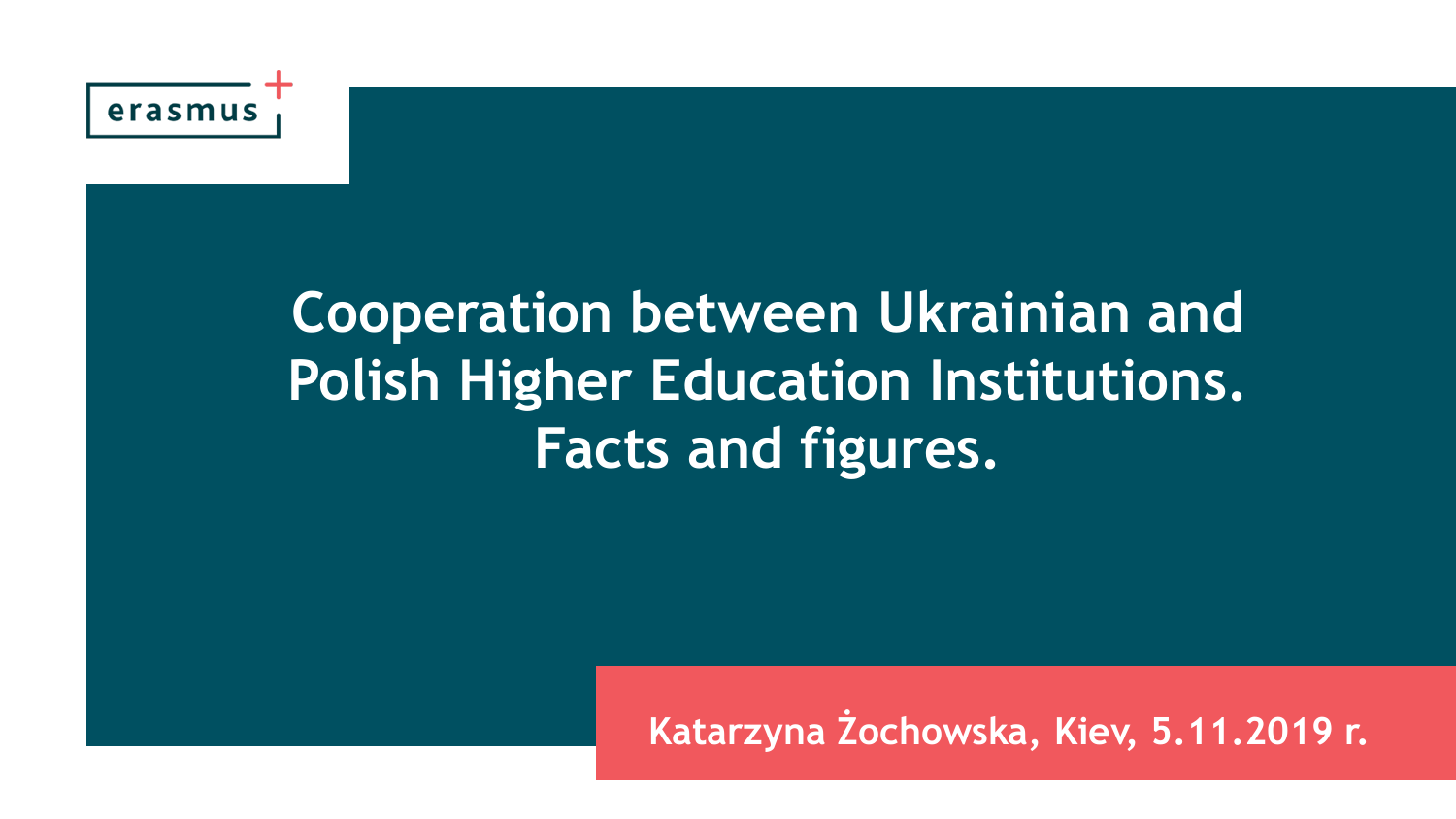

# **KA107 in Poland, 2015-2019, quick overview**

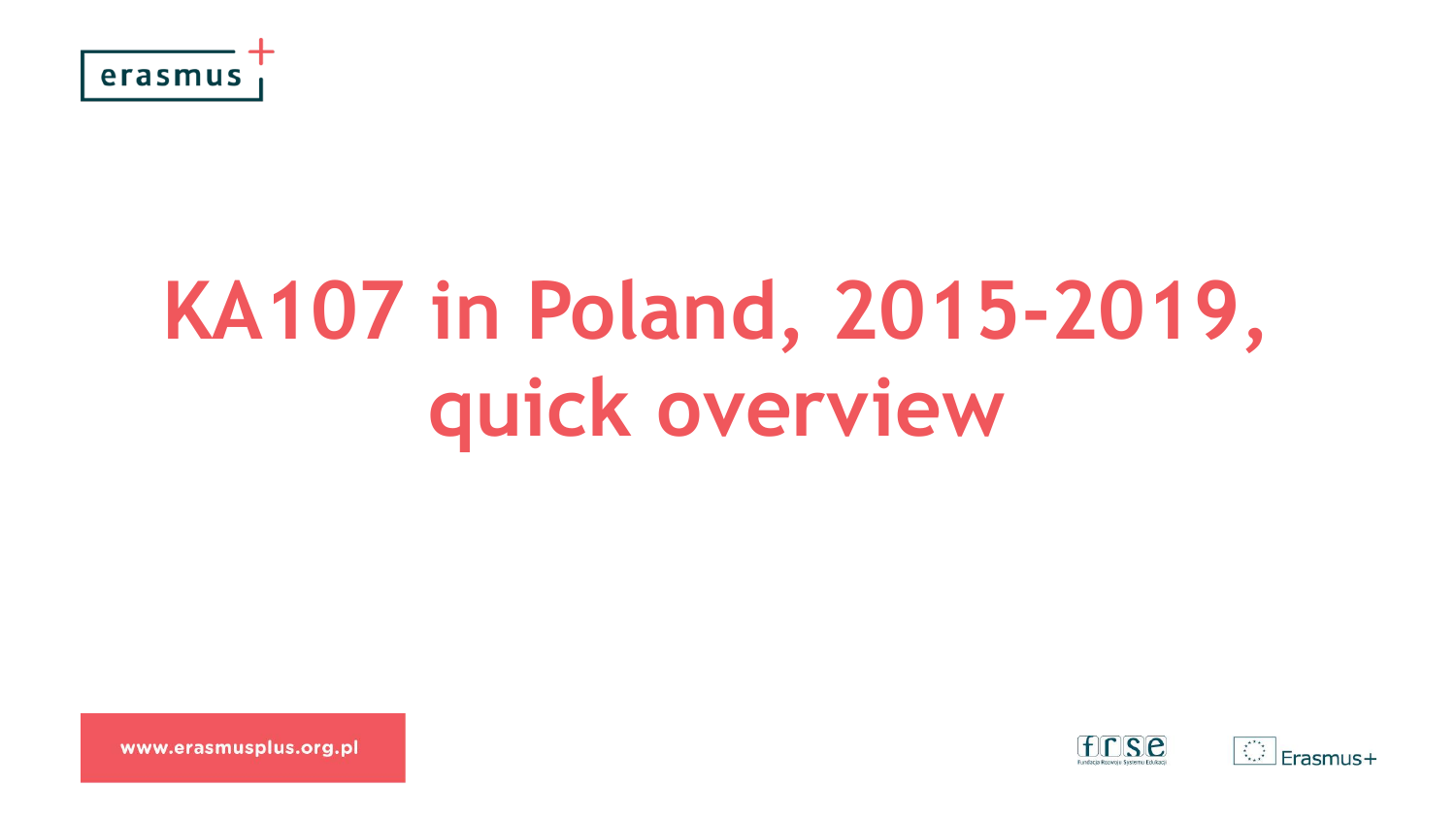## **KA107 in Poland, 2015-2019**



www.erasmusplus.org.pl

erasmus

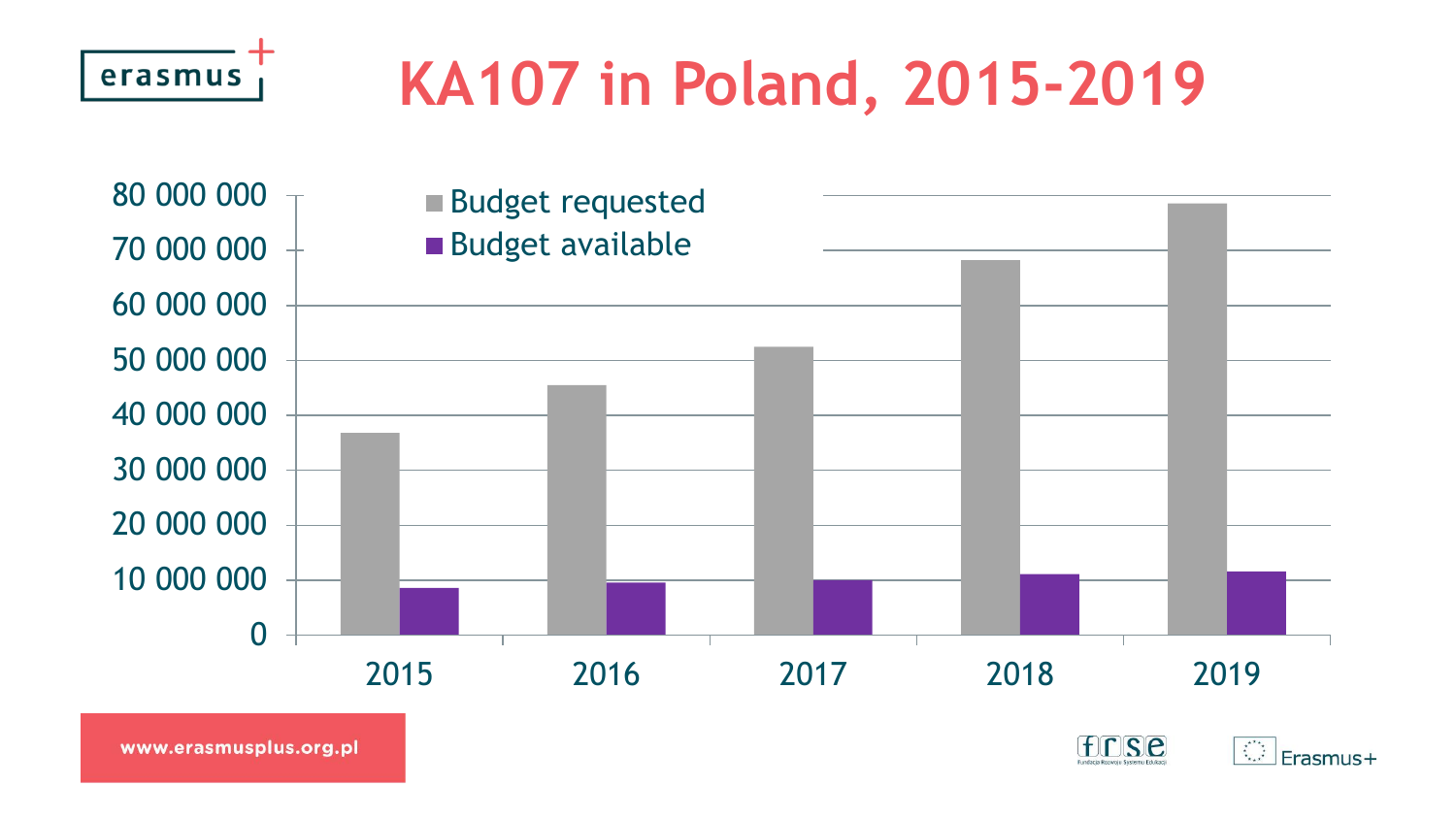

Taking into account the budget availability and high expectations of Polish HEIs to cooperate with PC, a decision was taken to provide opportunities for cooperation to as many benefciaries as possible and not only the ones with the highest scores. And that's why number of mobilities has been reduced.

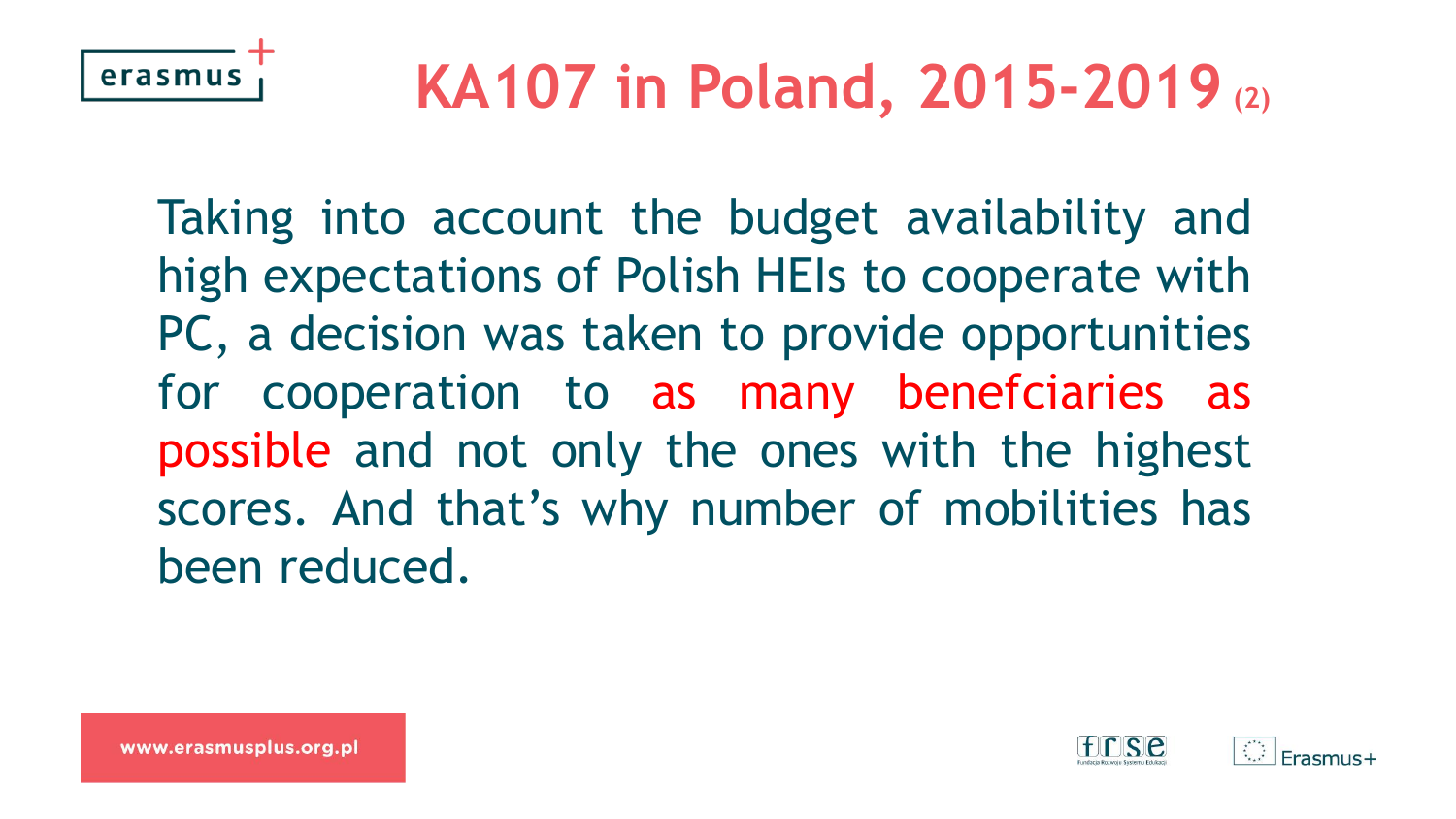

## **KA107 in Poland, 2015-2019 (3)**



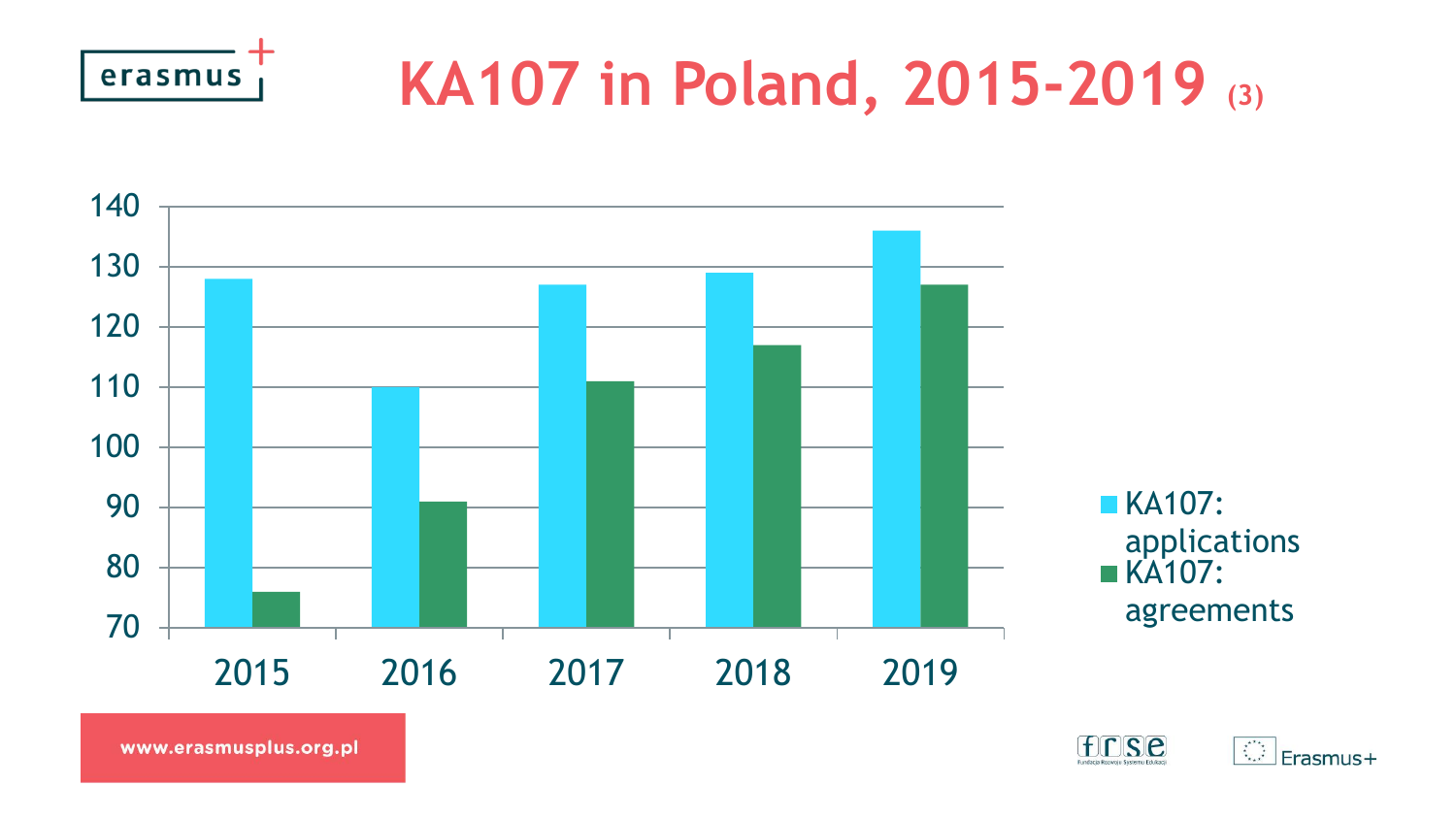

### **KA107 in Poland, 2015-2019 (4)**



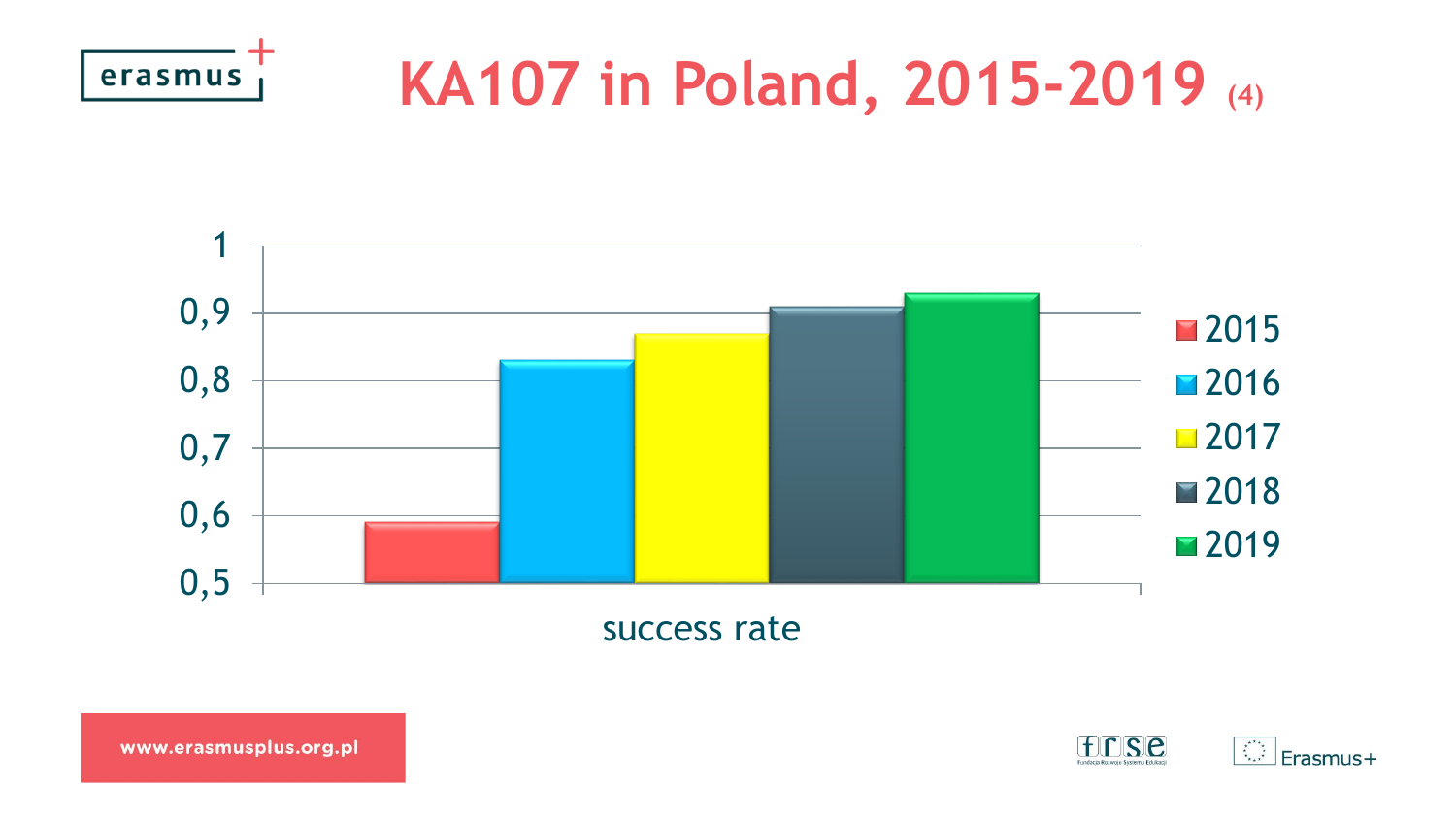

## **KA107 in Poland, 2015-2019 (5)**



www.erasmusplus.org.pl



 $\overline{\mathbb{C}}$ 

 $\vert$ Erasmus+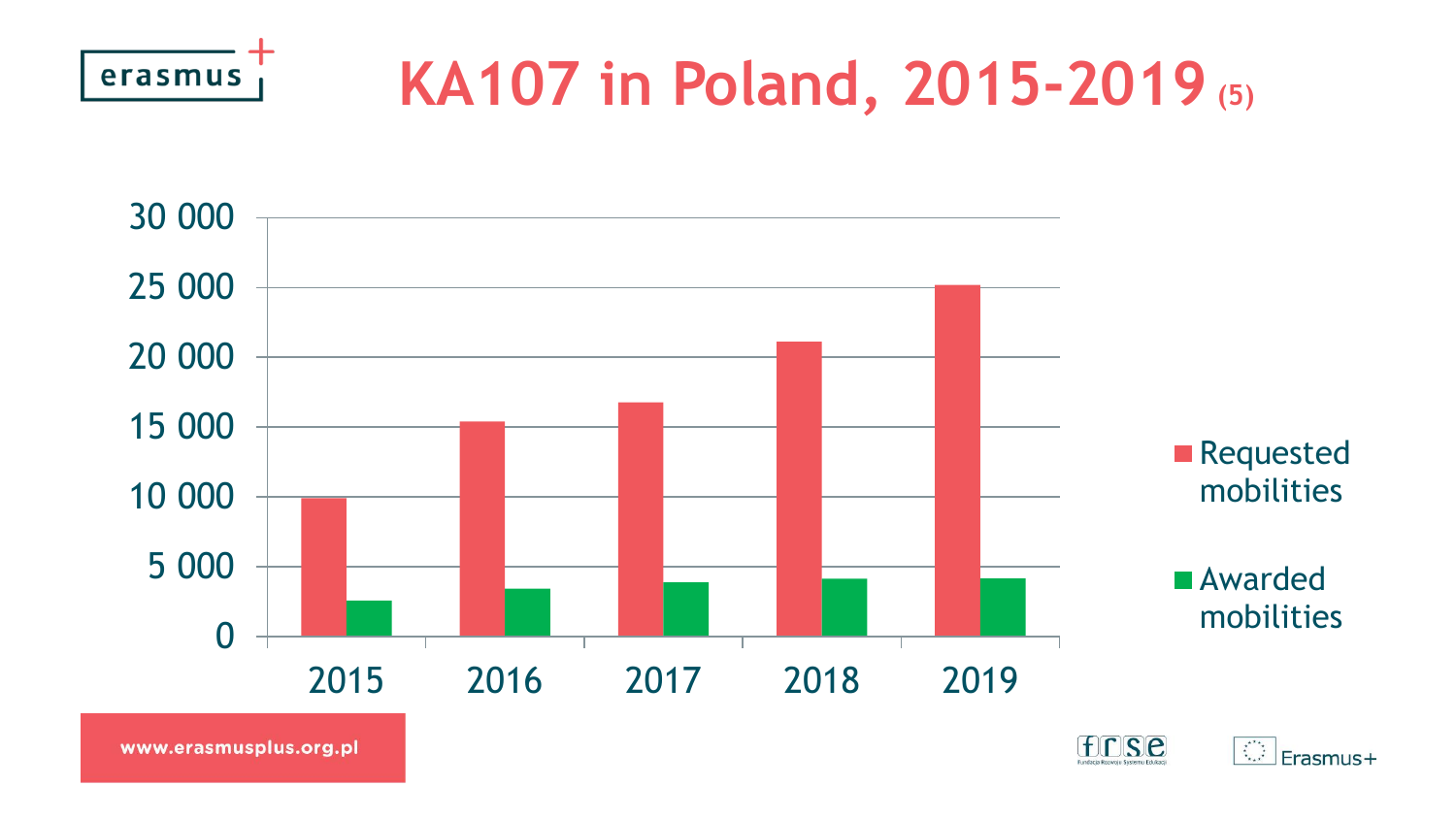

### **Cooperation between Polish and Partner Country**

**Higher Education Institutions (HEIs) - Information on grant awards 2019**

| Region (budgetary envelope)                   | Amount available<br>for Polish HEIs in<br>2019 (€) | Amount requested by<br>Polish HEIs in<br>submitted applications<br>$(\epsilon)$ | <b>Proportion</b><br>between budget<br>requested and<br>available |
|-----------------------------------------------|----------------------------------------------------|---------------------------------------------------------------------------------|-------------------------------------------------------------------|
| <b>Region 1 Western Balkans</b>               | 2 3 3 2 0 2 9                                      | 4 9 29 9 12                                                                     | 211%                                                              |
| <b>Region 2 Eastern</b><br><b>Partnership</b> | 1 612 415                                          | 22 879 242                                                                      | 1 4 1 9 %                                                         |
| <b>Region 3 South Mediterranean</b>           | 2 145 355                                          | 4 606 372                                                                       | 215%                                                              |
| <b>Region 4 Russia</b>                        | 873 930                                            | 5 429 384                                                                       | 621%                                                              |
| <b>Region 6 Asia</b>                          | 1 837 721                                          | 11 621 195                                                                      | 632%                                                              |
| <b>Region 7 Central Asia</b>                  | 440 794                                            | 4 667 739                                                                       | 1 0 5 9 %                                                         |
| <b>Region 8 Latin America</b>                 | 584 882                                            | 6 607 118                                                                       | 1 1 3 0 %                                                         |
| Region 9 Iran, Iraq, Yemen                    | 225 610                                            | 408 473                                                                         | 181%                                                              |
| <b>Region 10 South Africa</b>                 | 168 955                                            | 404 630                                                                         | 239%                                                              |
| Region 11 Africa, Caribbean, Pacific          | 443 225                                            | 1 909 055                                                                       | 431%                                                              |
| <b>Region 13.1 Industrialised America</b>     | 499 222                                            | 7 953 851                                                                       | 1 593%                                                            |
| <b>Region 13.2 Industrialised Asia</b>        | 453 195                                            | 7 172 216                                                                       | 1 583%                                                            |
| Region 14 Faroe Islands, Switzerland          | n/d                                                | 8 100                                                                           | n/d                                                               |
| Total:                                        | 11 617 333                                         | 78 597 287                                                                      | 677%                                                              |





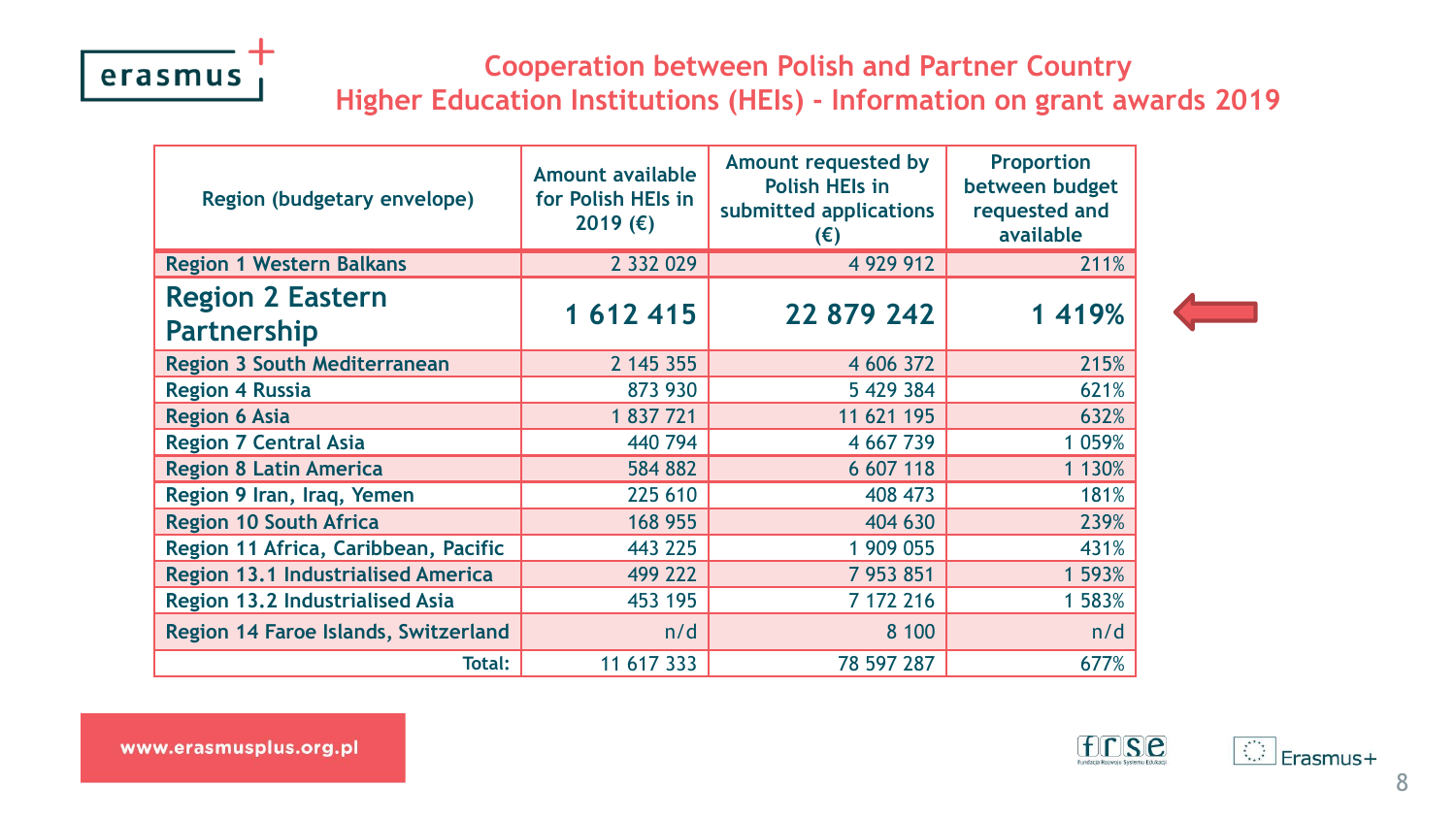



### Grant amount **Mobility number**



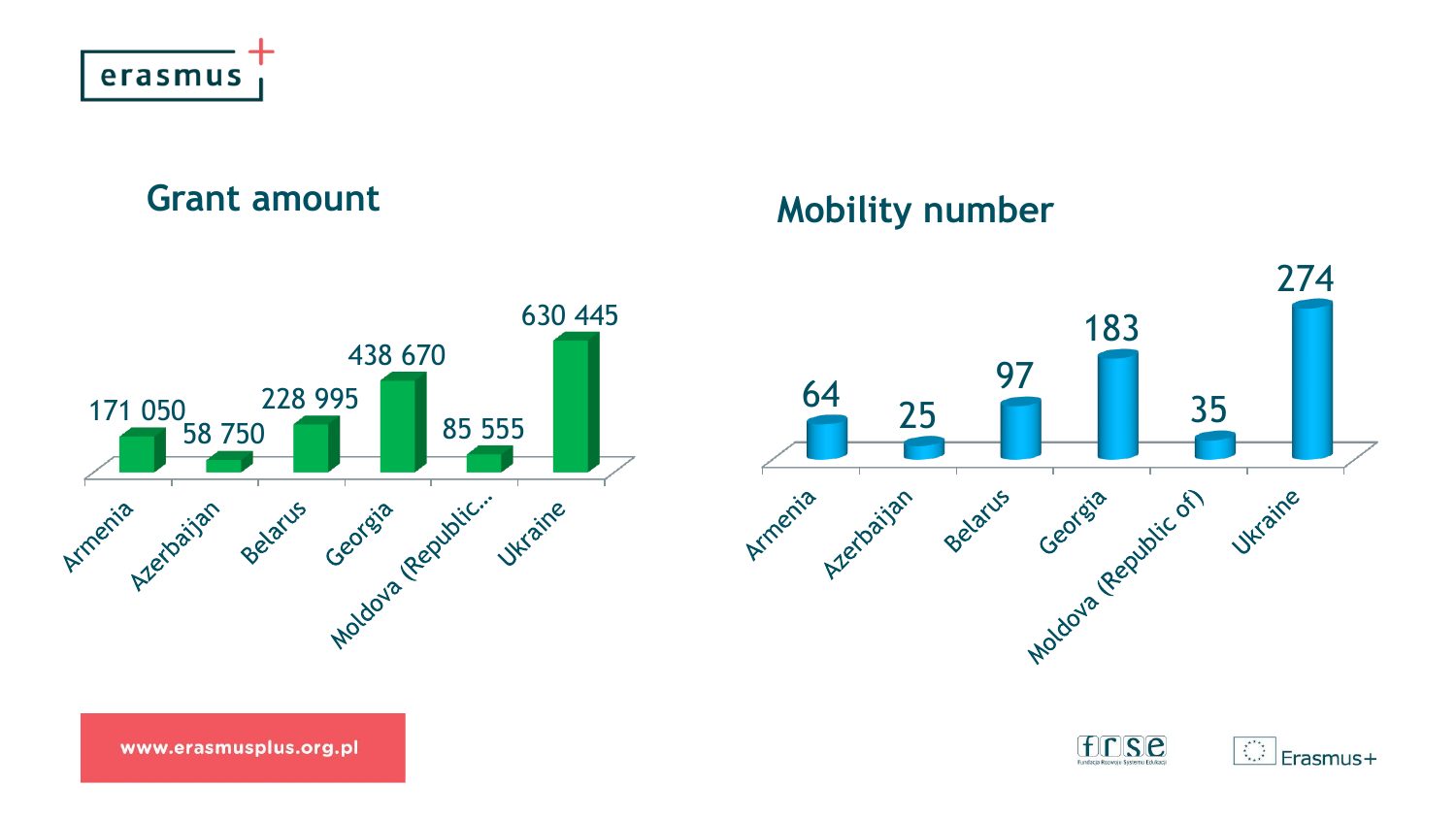

- ❖ Within the 2019 Call for proposals 138 Polish HEIs submitted applications for ICM.
- ❖ **128** Polish HEIs were awarded a grant, some of them for **1** mobility only.
- ❖ **89** Polish HEIs received grant for cooperation with Ukrainian HEIs.



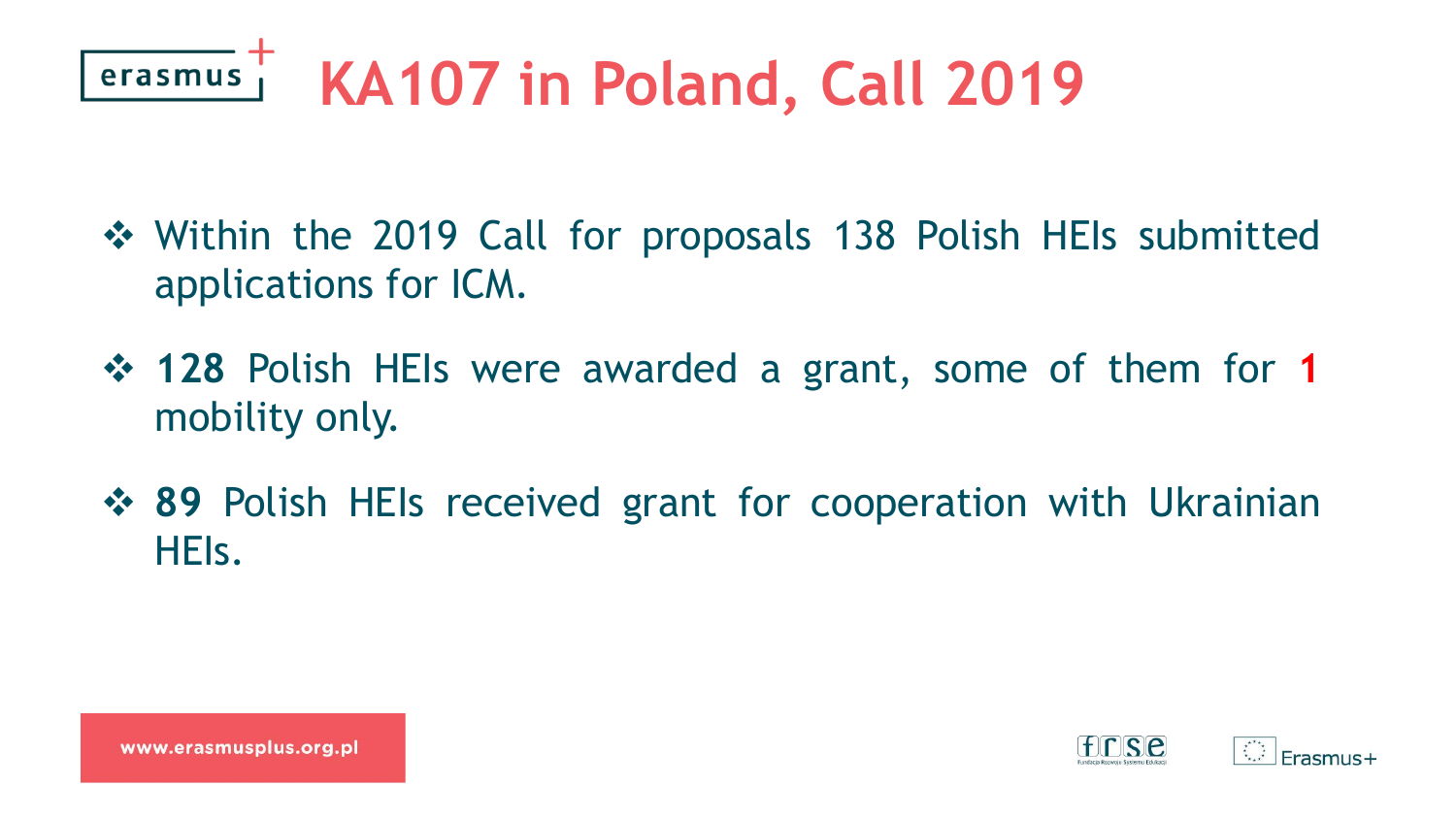

**Within the calls 2015-2018 staff mobility was given priority in the allocation process, due to its importance for further development of didactic cooperation and for good implementation of student mobility. The preference was given to incoming flows from Partner Countres to Poland. But from 2019 we have a change: priority to incoming students.**

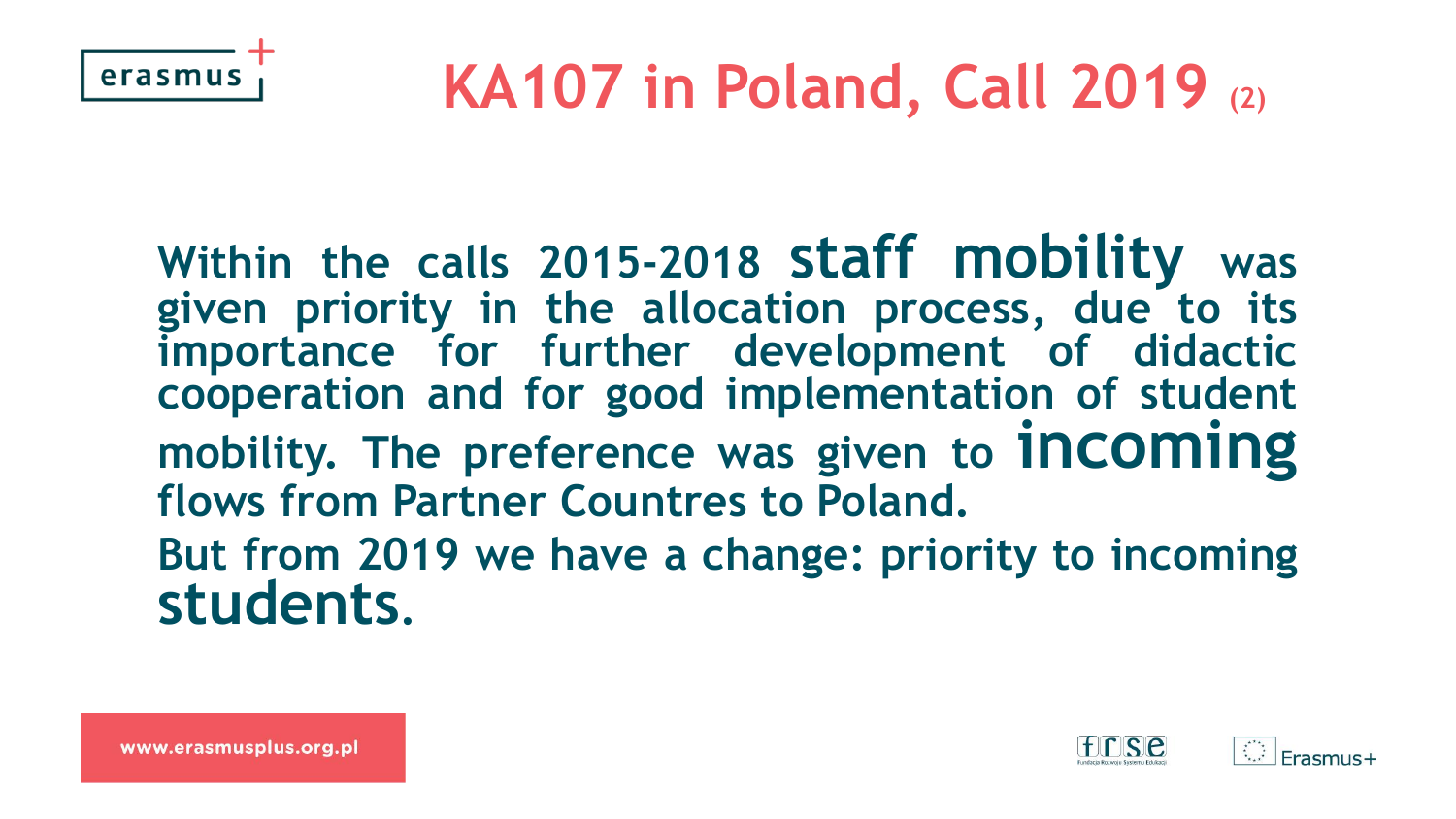



Frasmus+

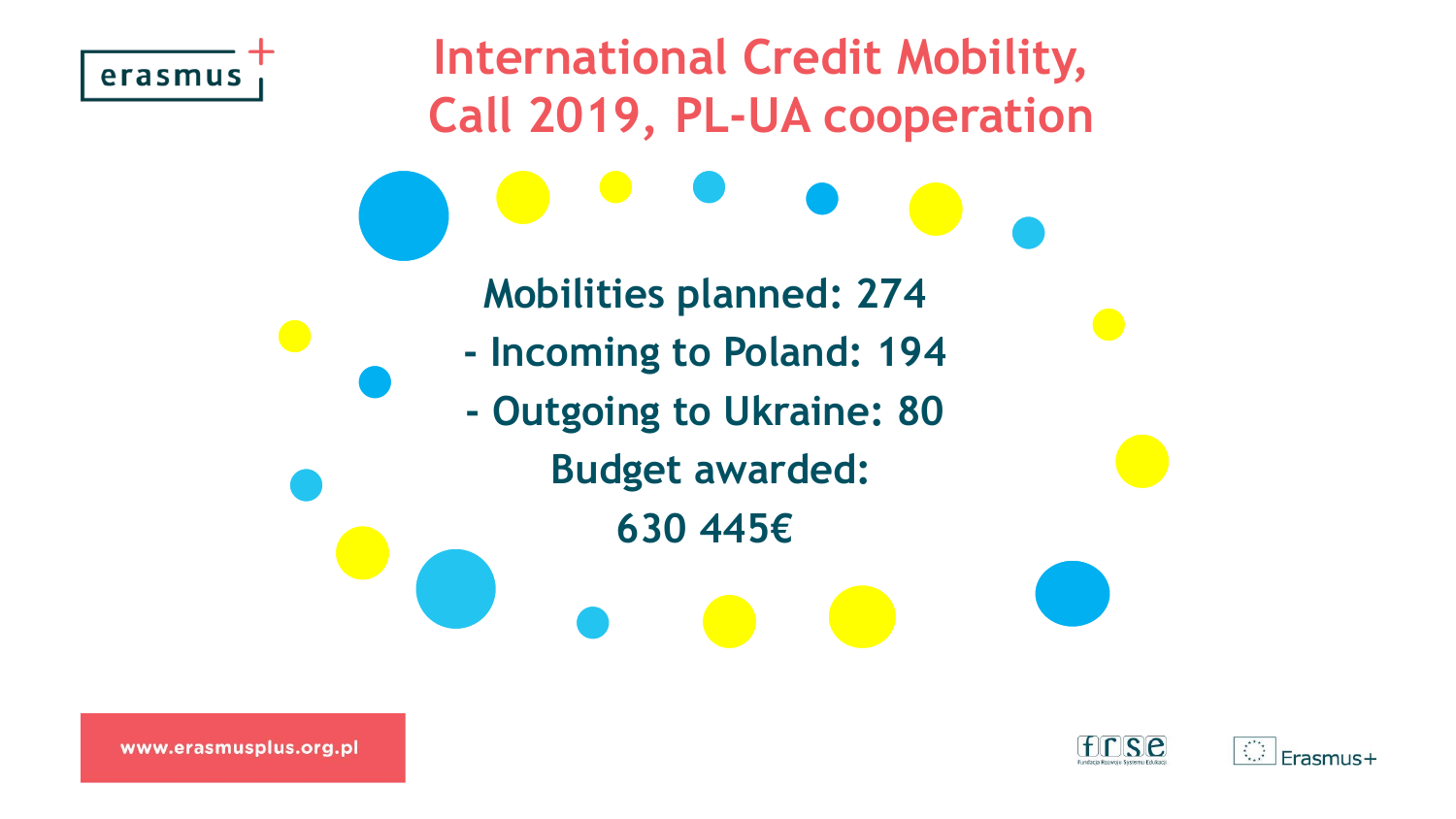



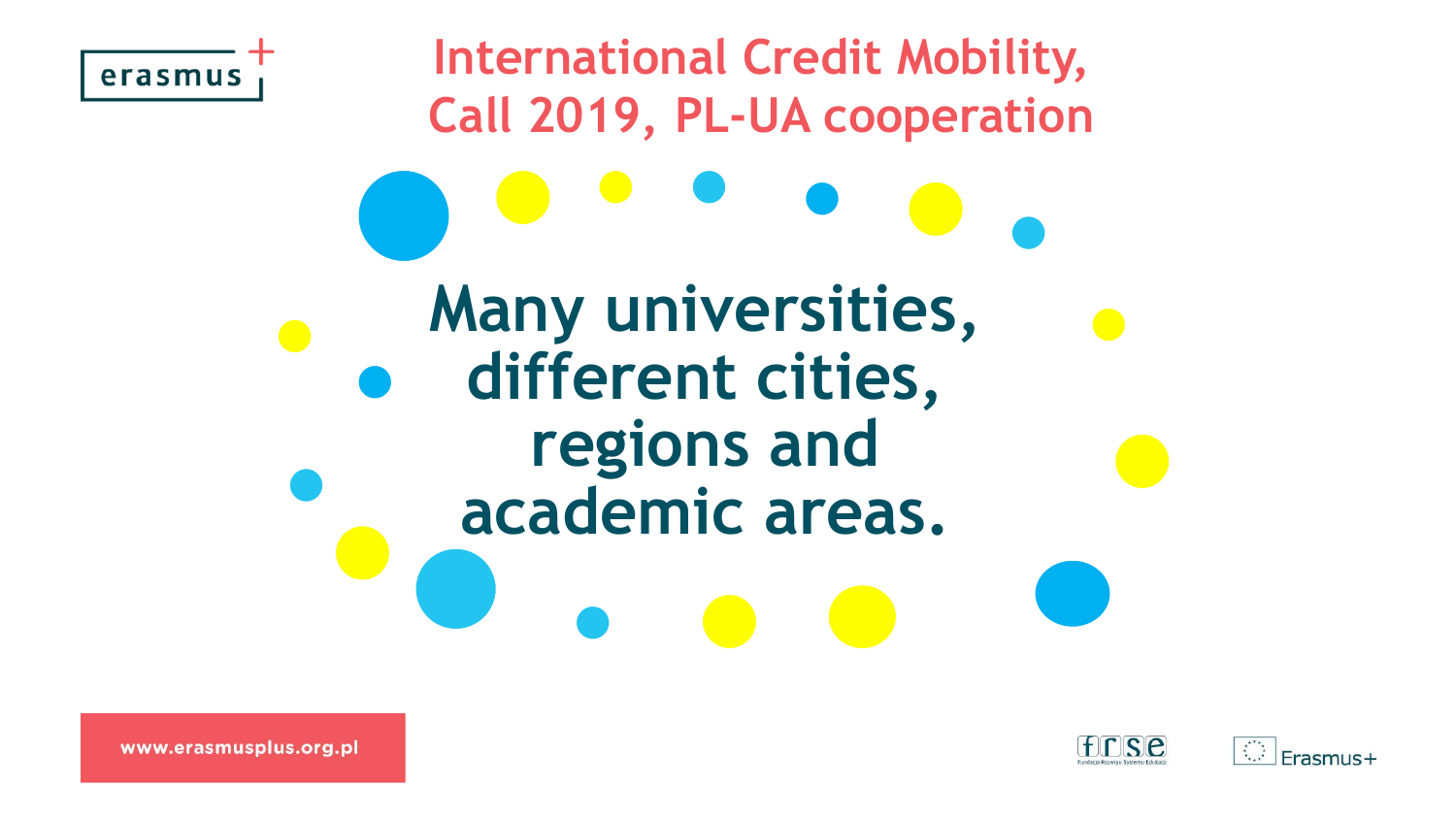

# **ICM – recommendations for effective implementation**

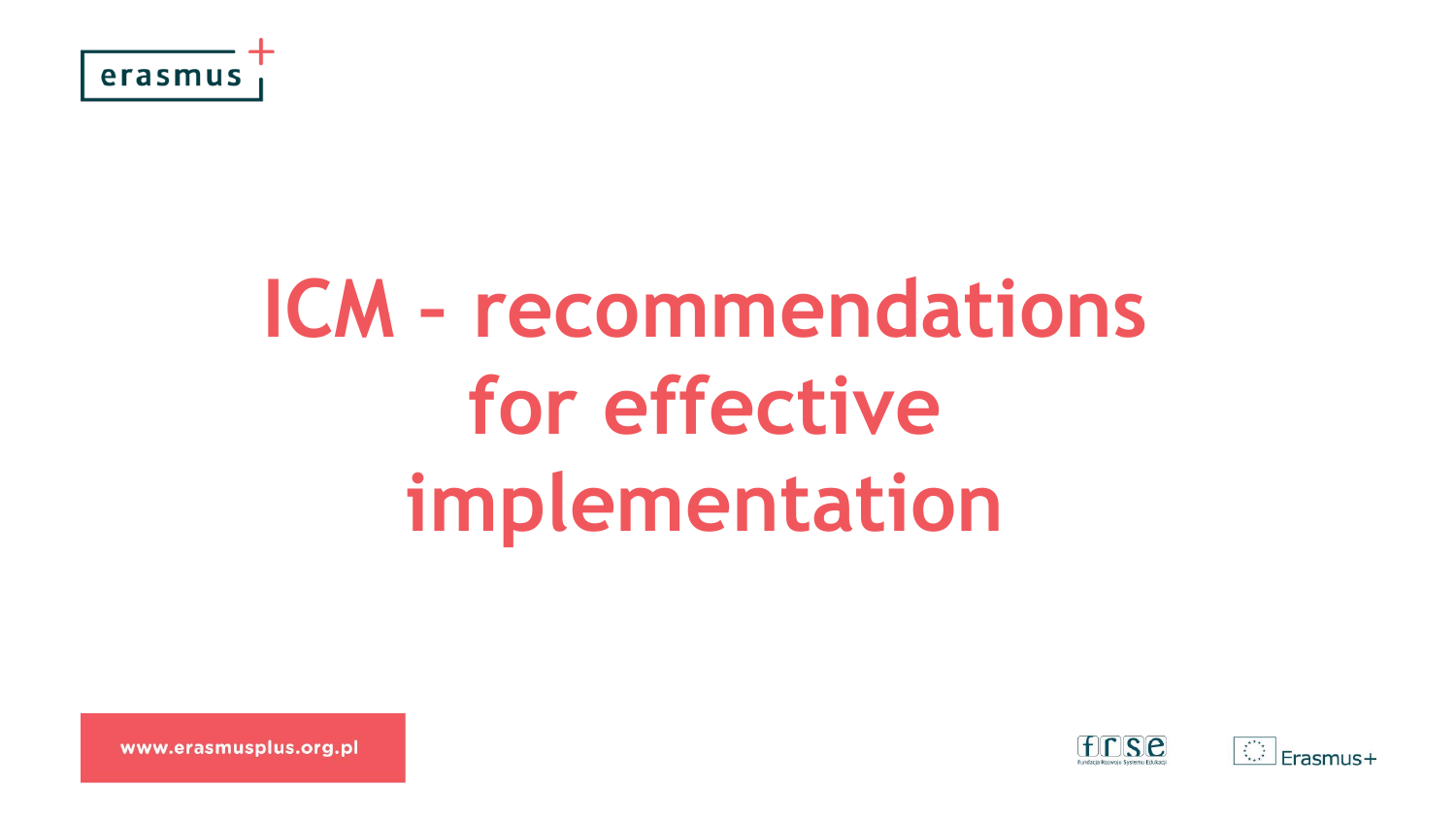

### **KA107 – method to develop institutional cooperation**